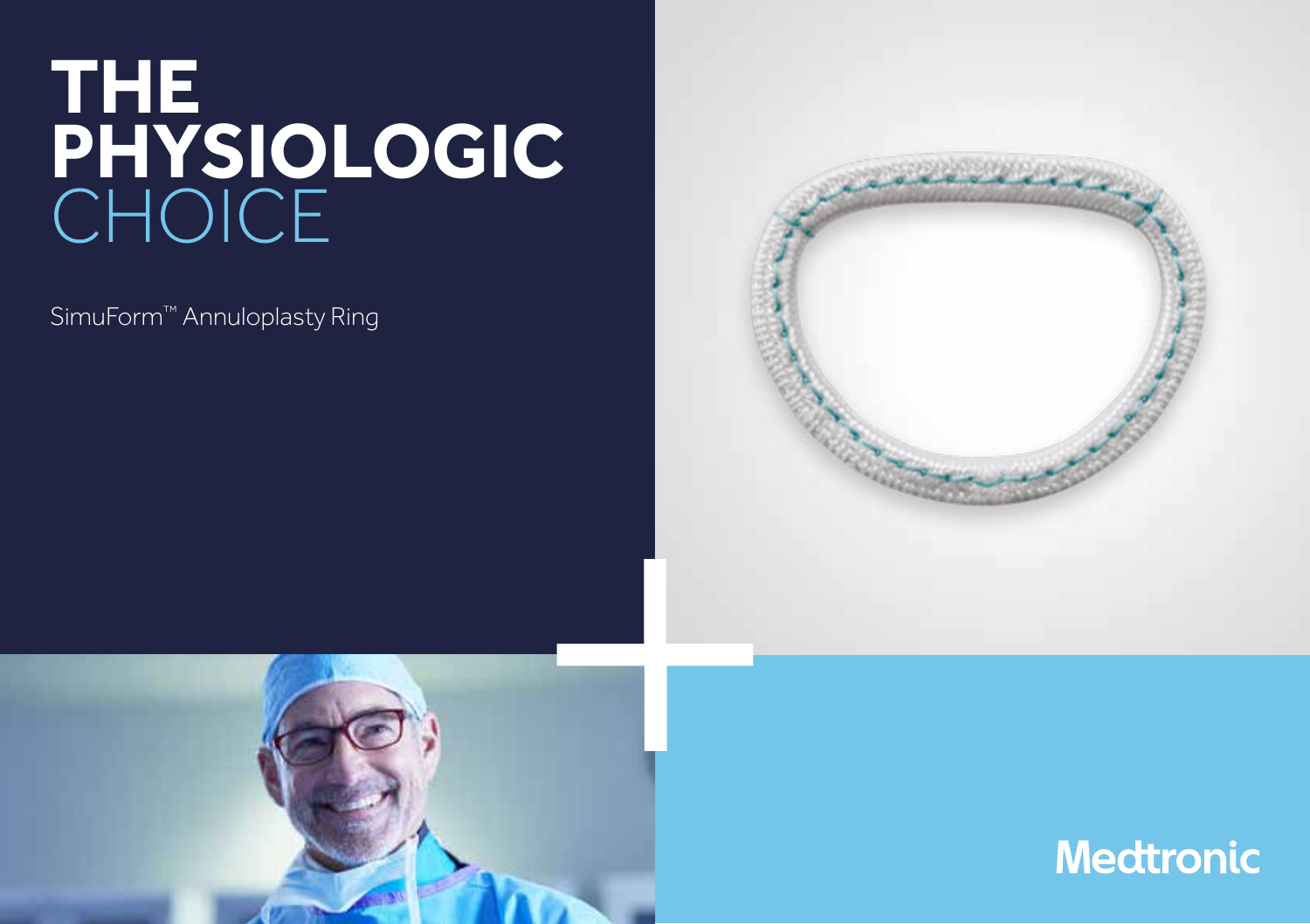## **HYBRID** SHAPE

The SimuForm ring provides semi-rigid posterior remodeling while offering a flexible anterior portion to accommodate motion.

The mitral valve annulus changes shape in the cardiac cycle. SimuForm rings do not have a fixed saddle shape, and also change shape in systole and diastole.

- natural motion
- Flexible anterior portion which accommodates<br>
natural motion<br>
The saddle has been shown to increase leaflet<br>
coaptation and curvature,<sup>1-3</sup> reduce annular<br>
forces,<sup>3,4</sup> and reduce leaflet and chordal stresse<br>
Planar "O" Sh **The saddle has been shown to increase leaflet** coaptation and curvature,<sup>1-3</sup> reduce annular forces, $3,4$  and reduce leaflet and chordal stresses $4-6$

SimuForm rings are available in a full size range of 24–40 mm.

#### Saddle Shaped in Systole

## Planar "O" Shaped

SimuForm rings are not fixed into a saddle shape — flatten to an "O" shape to accommodate diastolic filling dynamics.

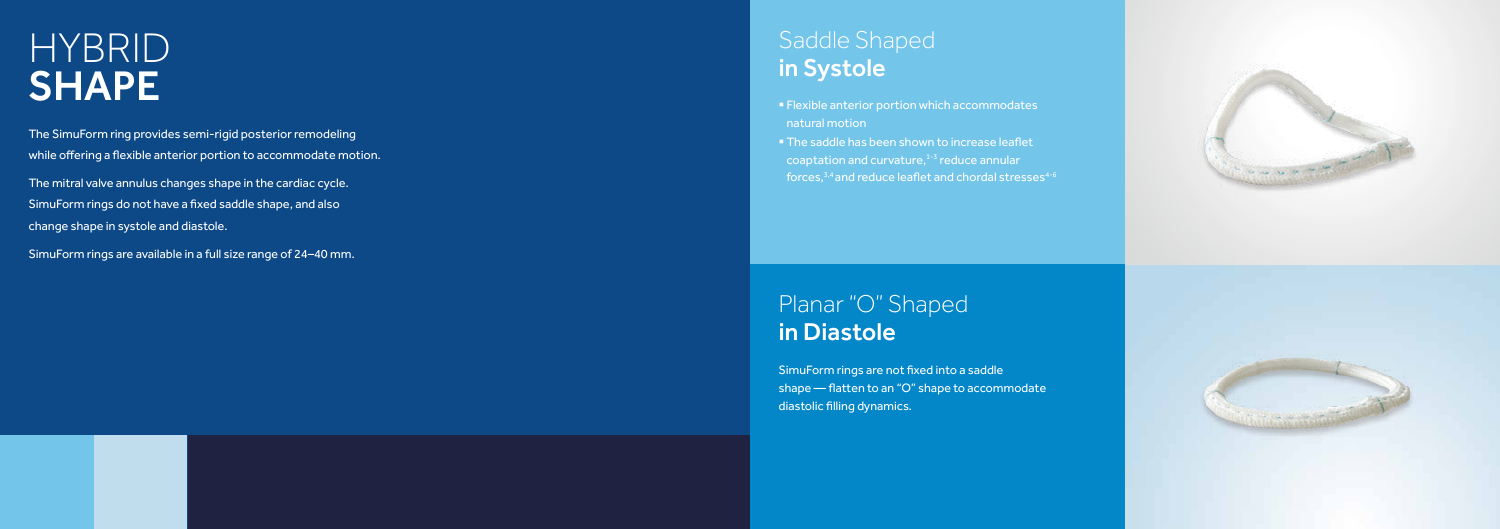## **ACCESSORY ENHANCEMENTS**







## Clearly Marked Cut Towers

### Low-profile Open Holder

Place sutures along the entire semi-rigid ring while fully accessing anatomy.

Easily identify the two cut towers on the holder, which enables quick release of the ring.

#### Stable Handle-toholder Connection

#### Visual Chordal Reference Line

Allows for low-force, single-cut release, and remains securely attached during suturing.



Provides visual reference of annular plane when performing chordal repair.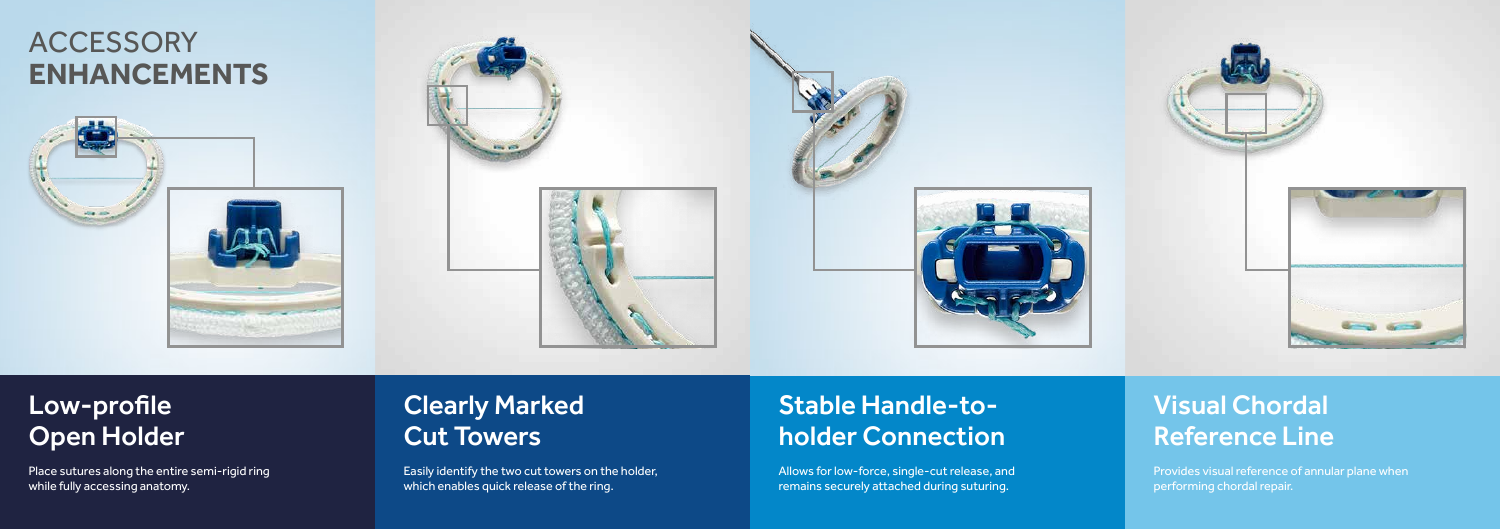|                     | SIMUFORM RING PRODUCT INFORMATION |          |          |                                    |                                                     |  |
|---------------------|-----------------------------------|----------|----------|------------------------------------|-----------------------------------------------------|--|
| <b>Size</b><br>(mm) | <b>Product</b><br>Codes           | "A" (mm) | "B" (mm) | Orifice Area<br>(mm <sup>2</sup> ) | <b>Stiffener</b><br>Assembly Inner<br>Diameter (mm) |  |
| 24                  | 7800RR24                          | 23.1     | 31.0     | 290                                | 24.6                                                |  |
| 26                  | 7800RR26                          | 25.0     | 32.9     | 340                                | 26.5                                                |  |
| 28                  | 7800RR28                          | 26.9     | 34.9     | 390                                | 28.5                                                |  |
| 30                  | 7800RR30                          | 28.9     | 36.8     | 460                                | 30.4                                                |  |
| 32                  | 7800RR32                          | 30.7     | 38.7     | 480                                | 32.3                                                |  |
| 34                  | 7800RR34                          | 32.7     | 40.6     | 560                                | 34.2                                                |  |
| 36                  | 7800RR36                          | 34.6     | 42.6     | 640                                | 36.2                                                |  |
| 38                  | 7800RR38                          | 36.6     | 44.5     | 730                                | 38.1                                                |  |
| 40                  | 7800RR40                          | 38.5     | 46.4     | 810                                | 40.0                                                |  |

SimuForm™ Sizers Tray



| A: Inner Ring Diameter        |
|-------------------------------|
| <b>B:</b> Outer Ring Diameter |

C: Inner Stiffener Diamete

SIMUFORM RING ORDERING INFORMATION

| Order<br><b>Number</b>  | <b>Components &amp; Accessories</b>      |
|-------------------------|------------------------------------------|
| T7800P                  | SimuForm Accessory Tray                  |
| 7800PS                  | Set of 9 SimuForm Polysulfone Sizers     |
| 7686<br>76861<br>7686XL | Annuloplasty Handles in Assorted Lengths |